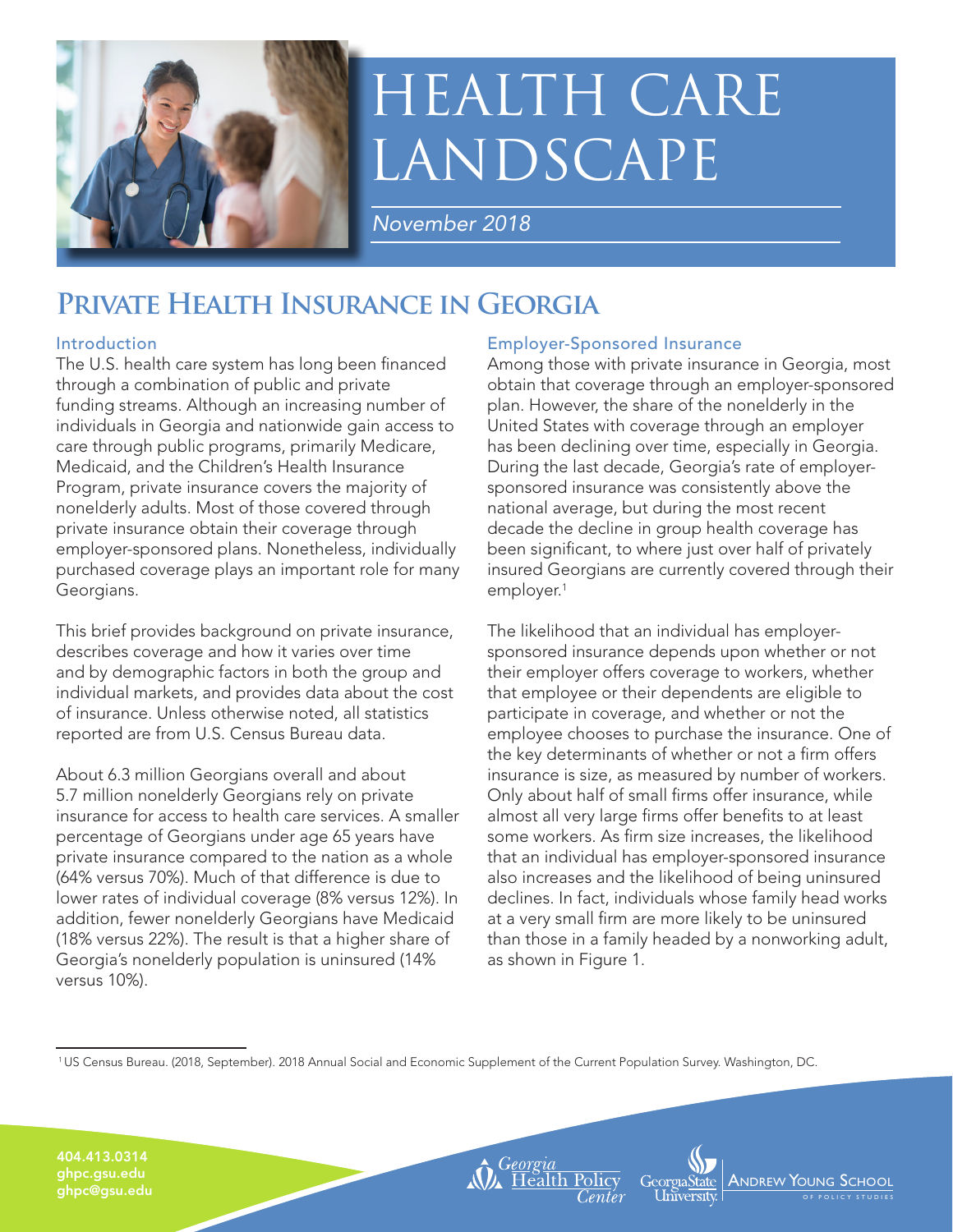



Employer-Sponsored Insurance

**Uninsured** Non-Group Coverage

#### Private Insurance in Rural Versus Urban Locations

Approximately 2 million nonelderly Georgians live in a county that is not part of a metropolitan statistical area and is thus categorized as rural. This is about 23% of the nonelderly population. Coverage patterns in these areas are different than those found in urban and suburban communities because firm size, wages, provider markets, and risk pools are all very different in rural versus more populous areas. As seen in the table below, individuals living in rural Georgia counties are 20 percentage points less likely to be privately insured than their urban or suburban counterparts (49% versus 69%). They are only half as likely to have individual private coverage (5% versus 11%) and are more likely to be publicly insured or have no insurance.

#### Table 1: 2016-2017 Average Share by Coverage Category<sup>1</sup>

|                           | Urban/Suburban | Rural |
|---------------------------|----------------|-------|
| Total Privately Insured   | 69%            | 49%   |
| Employer-Sponsored        | 59%            | 45%   |
| <b>Individual Private</b> | 11%            | 5%    |
| <b>Total Public</b>       | 24%            | 39%   |
| Medicaid                  | 16%            | 27%   |
| Uninsured                 | 13%            | 18%   |

#### Individual Private Coverage — Marketplace Plans

Since 2014, Georgians have had the option of enrolling in federally facilitated Marketplace plans that are accessed through the Healthcare.gov website. These qualified health plans meet federal guidelines, but premiums and benefits are regulated by the state. Depending upon the plan costs, enrollment may be subsidized for individuals with family incomes above poverty but at or below 400% of the federal poverty level. The plans must offer the essential health benefits and must be priced so as to adjust only for the enrollee's age, geographic location, and whether or not the enrollee smokes. These plans are marketed to 16 different geographic regions in Georgia that were determined by the Office of the Insurance Commission in consultation with various Georgia stakeholders.

#### Figure 2: Individual Health Insurance Markets<sup>2</sup>



<sup>&</sup>lt;sup>2</sup> Office of the Insurance Safety and Fire Commissioner. (March 29, 2013). Bulletin 13-EX-1. Retrieved from https://www.oci.ga.gov/ExternalResources/ Announcements/Bulletin-3292013-1528.pdf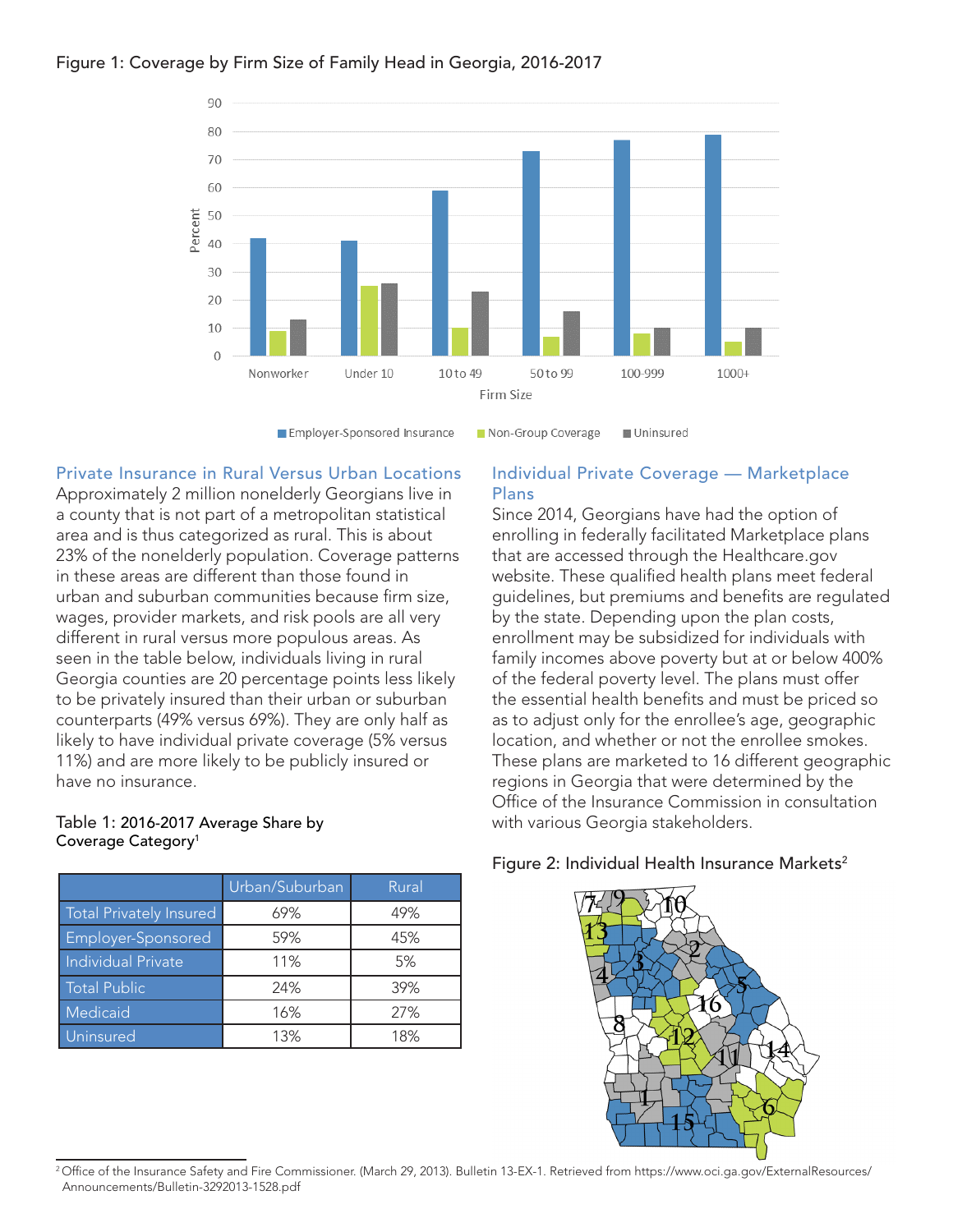#### Individual Health Insurance Markets in Georgia

Georgians have consistently enrolled at fairly high rates in these plans. Federal data sources have reported enrollment in slightly different ways year over year, but regardless of the data source used, about half a million Georgians have enrolled in Marketplace plans each year since 2014. About 60% of this enrollment is in insurance region 3 on the above map, which includes the greater Atlanta metropolitan area. Most of those enrolling in Marketplace plans (between 85% and 92%, depending upon the market) are eligible for Advance Payment Tax Credits. These payments go directly to the insurance carrier to offset the premiums and are based upon the enrollee's estimate of the next year's earnings. The reconciliation between estimated and actual annual income is done as part of the family's tax return after the year ends. To the extent a family under- (or over-) estimated their annual income, a tax penalty (or refund) is calculated as part of the tax return. About two-thirds of enrolled individuals are also eligible for reductions in cost sharing (deductible and coinsurance).

#### Cost of Private Insurance

Costs in Georgia are not significantly different than those for employer plans nationwide. Employers cover on average about 77% of the cost for individual coverage and just over 70% of the cost for family coverage for Georgia workers. One of the biggest challenges facing employers who offer health benefits for their workers is the increasing cost for these plans. Over time, premiums and the employer contribution to coverage have increased significantly faster than wages. This means that "total compensation" of wages and benefits has also grown faster than inflation, but that wages have grown only slightly more than inflation  $3$ 

Premiums in the individual market have varied across Georgia markets and over time. In some markets, premiums in the early years were high but increases have been modest. In other markets, premiums have grown significantly. The table below shows the benchmark silver plan annual premium for a 40-yearold for a diverse set of markets in Georgia in 2014 and 2018, along with the average annual increase over these four years.<sup>5</sup>

#### Figure 3: Growth in Premiums, Contributions, Wages, and Overall Inflation over Time<sup>4</sup>



<sup>3</sup> Agency for Healthcare Research and Quality. (2016). Medical Expenditure Panel Survey: Insurance Component State and Metro Area Tables. Retrieved from https://meps.ahrq.gov/data\_stats/quick\_tables\_search.jsp?component=2&subcomponent=2

<sup>4</sup> Kaiser/HRET Survey of Employer-Sponsored Health Benefits, 1999-2016. Bureau of Labor Statistics, Consumer Price Index, U.S. City Average of Annual Inflation (April to April), 1999-2016; Bureau of Labor Statistics, Seasonally Adjusted Data from the Current Employment Statistics Survey, 1999-2016 (April to April).

<sup>&</sup>lt;sup>5</sup> Centers for Medicare and Medicaid Services (2018). 2014-2018 Marketplace Enrollment Files. Retrieved from https://www.cms.gov/Research-Statistics-Data-and-Systems/Statistics-Trends-and-Reports/Marketplace-Products/